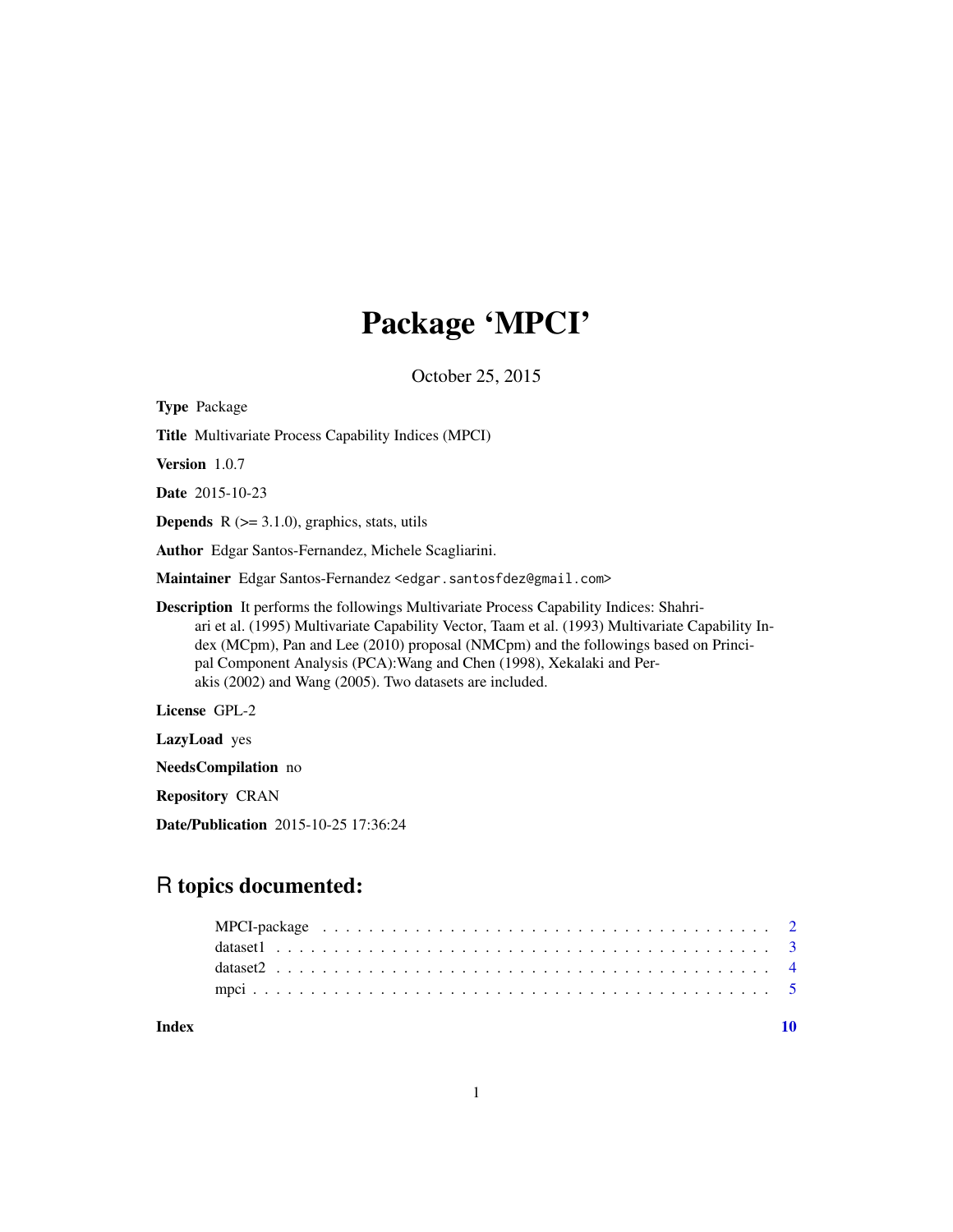#### Description

It allows the computation of the following Multivariate Process Capability Indices (MPCI):

Shahriari et al. (1995) Multivariate Capability Vector. Taam et al. (1993) Multivariate Capability Index (MCpm). Pan and Lee (2010) correction of the Taam et al. (1993)(NMCpm). and the followings based on Principal Component Analysis (PCA): Wang and Chen (1998) Multivariate Process Capability Indices (MPCI), Xekalaki and Perakis (2002) MPCI. Wang (2005) MPCI

#### Author(s)

Edgar Santos-Fernandez, Michele Scagliarini.

Maintainer: Edgar Santos-Fernandez <edgar.santosfdez@gmail.com>

#### References

Anderson, T W (1963). "Asymptotic theory for principal component analysis". The Annals of Mathematical Statistics, 34, 122-148.

Chen H (1994). "A multivariate process Capability index over a rectangular solid zone." Statistica Sinica, 4, 749-758.

Hubele N, Shahriari H, Cheng C (1991). "A bivariate process Capability vector". In JB. Keats and DC.Montgomery (Eds.) "Statistical Process Control in Manufacturing".Marcel Dekker,New York.

Jackson, J E (1991). "A user's guide to principal components". John Wiley & Sons. New York.

Pan J N, Lee C Y (2010). "New capability indices for evaluating the performance of multivariate manufacturing processes". Quality and Reliability Engineering International 26(1)

Rencher,A C (2002) "Methods of Multivariate Analysis". 2nd Ed. John Wiley & Sons. New York.

Santos-Fernandez E, Scagliarini M (2012). "MPCI: An R Package for Computing Multivariate Process Capability Indices". Journal of Statistical Software, 47(7), 1-15, URL http://www.jstatsoft.org/v47/i07/.

Scagliarini M (2011). "Multivariate process capability using principal component analysis in the presence of measurement errors." AStA Advances in Statistical Analysis, 95, 346-357.

Shahriari H, Hubele N, Lawrence F (1995). "A multivariate process capability vector." Proceedings of the 4th Industrial Engineering Research Conference, 1, 304-309.

Taam W, Subbaiah P, Liddy W (1993). "A note on multivariate capability indices." Journal of Applied Statistics, 20, 339-351.

Wang, C (2005) "Constructing multivariate process capability indices for short-run production." The International Journal of Advanced Manufacturing Technology, 26, 1306-1311.

Wang F, Chen J (1998). "Capability index using principal components analysis." Quality Engineering, 11, 21-27.

Wang F, Hubele N, Lawrence F, Miskulin J, Shahriari H (2000). "Comparison of three multivariate process capability indices." Journal of Quality Technology, 32, 263-275.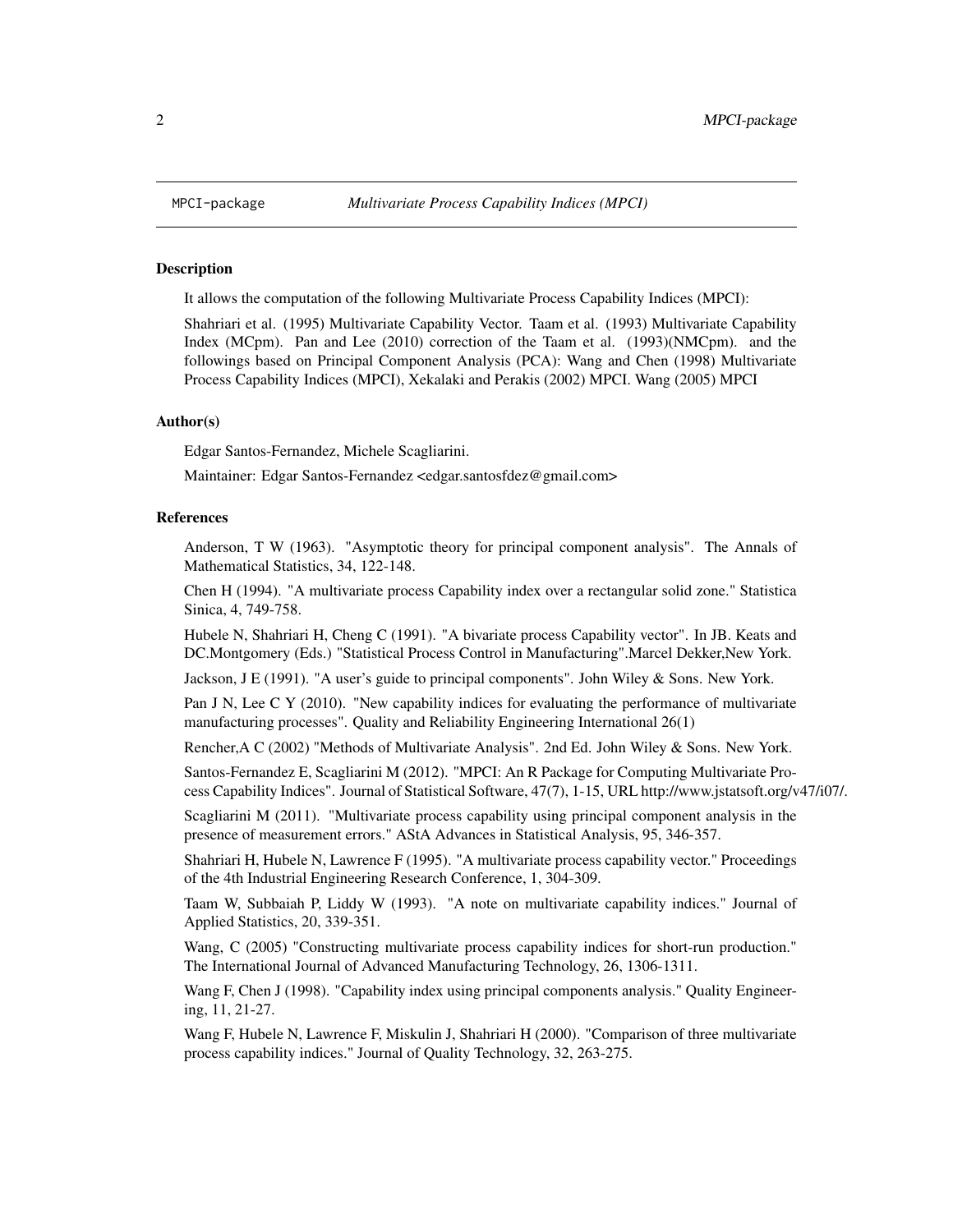#### <span id="page-2-0"></span>dataset1 3

Xekalaki E, Perakis M (2002). "The Use of principal component analysis in the assessment of process capability indices." Proceedings of the Joint Statistical Meetings of the American Statistical Association, The Institute of Mathematical Statistics, The Canadian Statistical Society. New York.

# See Also

MSQC package

#### Examples

```
alpha <- 0.0027
Target <- c(2.2, 304.8, 304.8)
LSL <- c(2.1, 304.5, 304.5)
USL <- c(2.3, 305.1, 305.1)
x <- matrix(c(2.196,2.184,2.135,2.140,2.119,2.163,2.145,2.209,2.227,2.277
,304.728,304.704,304.713,304.721,304.724,304.670,304.699,304.791,304.737
,304.859,304.798,304.746,304.680,304.719,304.767,304.792,304.753,304.816
,304.754,304.822),nrow = 10) # Matrix with three columns (quality
# characteristics) and ten rows (number observations)
#Computing the Shahriari et al. (1995) Multivariate Capability Vector
mpci(index="shah",x,LSL,USL,Target,alpha)
#Performing the Taam et al. (1993) Multivariate Capability Index (MCpm)
mpci(index="taam",x,LSL,USL,Target,alpha)
#Performing the Pan and Lee. (2010) correction of the Multivariate Capability Index (NMCpm)
mpci(index="pan",x,LSL,USL,Target,alpha)
#Computing the Wang and Chen (1998) Multivariate Process Capability Indices(MPCI)
alpha = 0.05mpci(index="wang", x,LSL,USL,Target)
#Performing the Xekalaki and Perakis (2002) MPCI.
mpci(index="xeke",x,LSL,USL,
          Target,
  Method = 2)#Computing the Wang (2005) MPCI
mpci(index="wangw",x,LSL,USL,
          Target,
  Method = 1,
  alpha = 0.05
```
dataset1 *Simulated data set*

#### Description

This is a dataset used in the examples.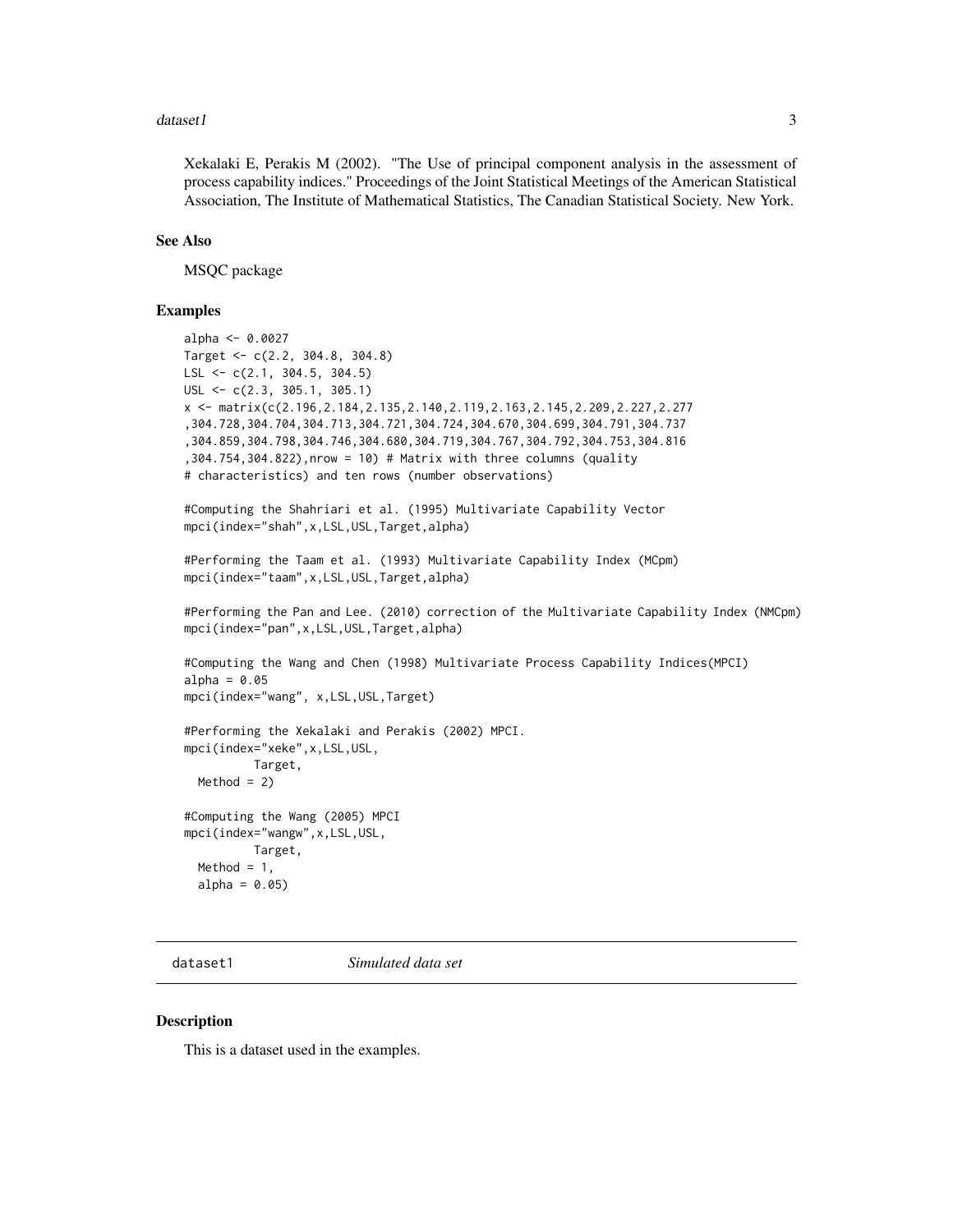#### Usage

data(dataset1)

#### Format

A data frame with 180 observations on the following 5 variables.

- X1 a numeric vector
- X2 a numeric vector
- X3 a numeric vector
- X4 a numeric vector
- X5 a numeric vector

#### Examples

```
data("dataset1")
## maybe str(dataset1) ; plot(dataset1) ...
```
dataset2 *Real bivariate data set*

#### Description

This example represents the measurements on the brinell hardness  $(X_1)$  and tensile strength  $(X_2)$ discussed by Wang and Chen (1998).

#### Usage

data(dataset2)

# Format

A data frame with 25 observations on the following 2 variables.

X1 brinell hardness

X2 tensile strength

#### References

Wang F, Chen J (1998). "Capability index using principal components analysis." Quality Engineering, 11, 21-27.

# Examples

```
data("dataset2")
## maybe str(dataset2) ; plot(dataset2) ...
```
<span id="page-3-0"></span>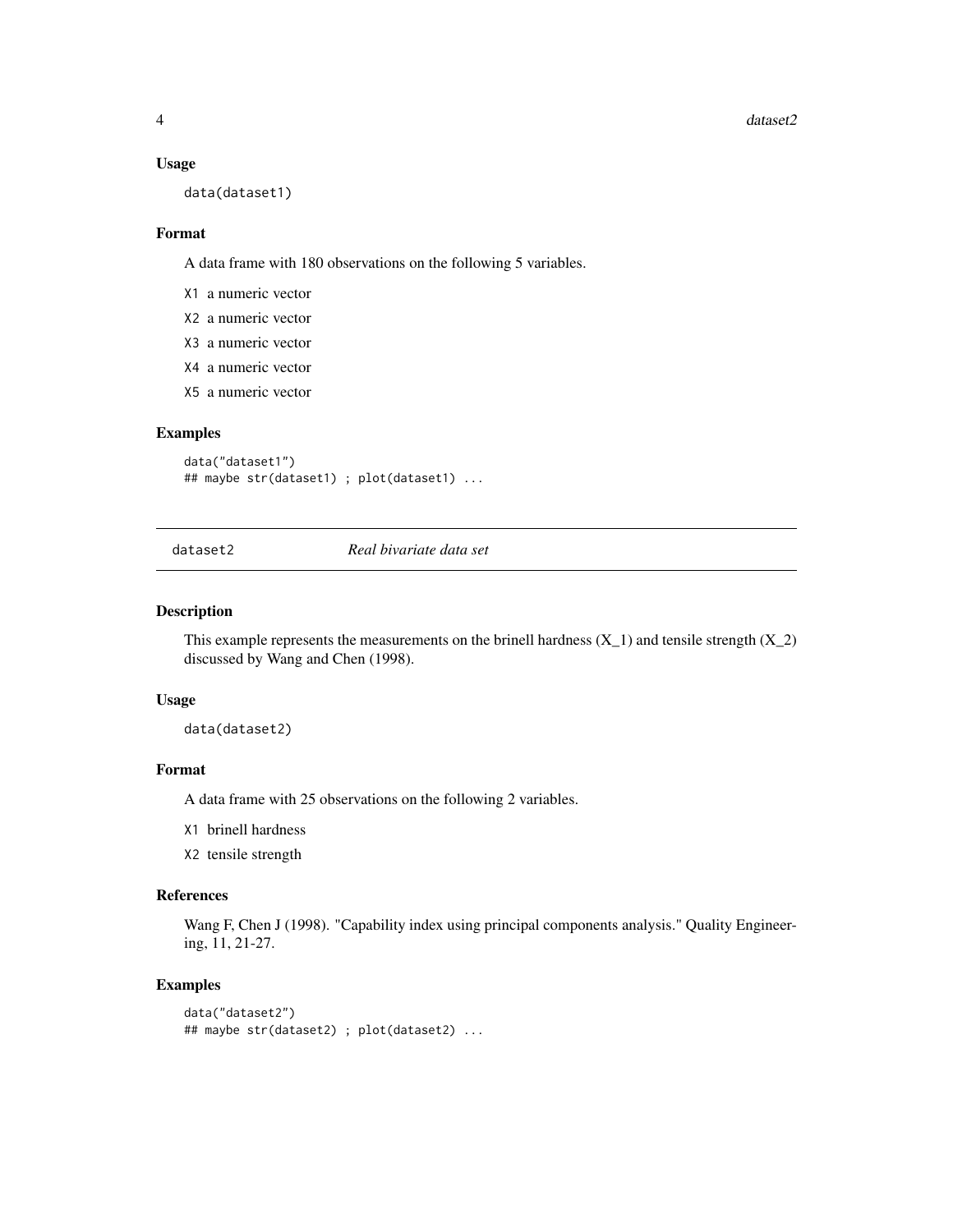### Description

It performs capability indices for multivariate processes using the following approaches: Shahriari et al. (1995) Multivariate Capability Vector. Taam et al. (1993) Multivariate Capability Index (MCpm). Pan and Lee (2010) correction of the Taam et al. (1993)(NMCpm). and the followings based on Principal Component Analysis (PCA): Wang and Chen (1998) Multivariate Process Capability Indices (MPCI), Xekalaki and Perakis (2002) MPCI. Wang (2005) MPCI

# Usage

mpci(index, x, LSL, USL, Target, npc, alpha, Method, perc, graphic, xlab, ylab, ...)

## Arguments

| index      | is the name of the type of index to use. For instance: index="shah" or in-<br>$dex="tan"$                                                                                           |
|------------|-------------------------------------------------------------------------------------------------------------------------------------------------------------------------------------|
| X          | matrix of the quality characteristics.                                                                                                                                              |
| LSL        | is the vector of the Lower Specification Limits.                                                                                                                                    |
| <b>USL</b> | is the vector of the Upper Specification Limits.                                                                                                                                    |
| Target     | is the vector of the target of the process.                                                                                                                                         |
| npc        | is the number of principal component to use. Only for indices based on PCA.                                                                                                         |
| alpha      | for the Shahriari et al. (1995) and Taam et al. (1993) indices, alpha is the<br>proportion of nonconforming products (conventionally $= 0.0027$ )                                   |
|            | In the case of the indices based on Principal Component Analysis (PCA) (Wang<br>and Chen (1998), Xekalaki and Perakis (2002), Wang (2005)), alpha is the the<br>significance level. |
| Method     | is the Method used to decide how many Principal Components (works only with<br>PCA indices).                                                                                        |
| perc       | is the percent of Cumulative Proportion of explained variance specified by the<br>user in Method 1 (only for PCA indices).                                                          |
| graphic    | allows in bivariate case the graphical representation.                                                                                                                              |
| xlab       | x axis label.                                                                                                                                                                       |
| ylab       | y axis label.                                                                                                                                                                       |
| .          | others parameters                                                                                                                                                                   |

<span id="page-4-0"></span>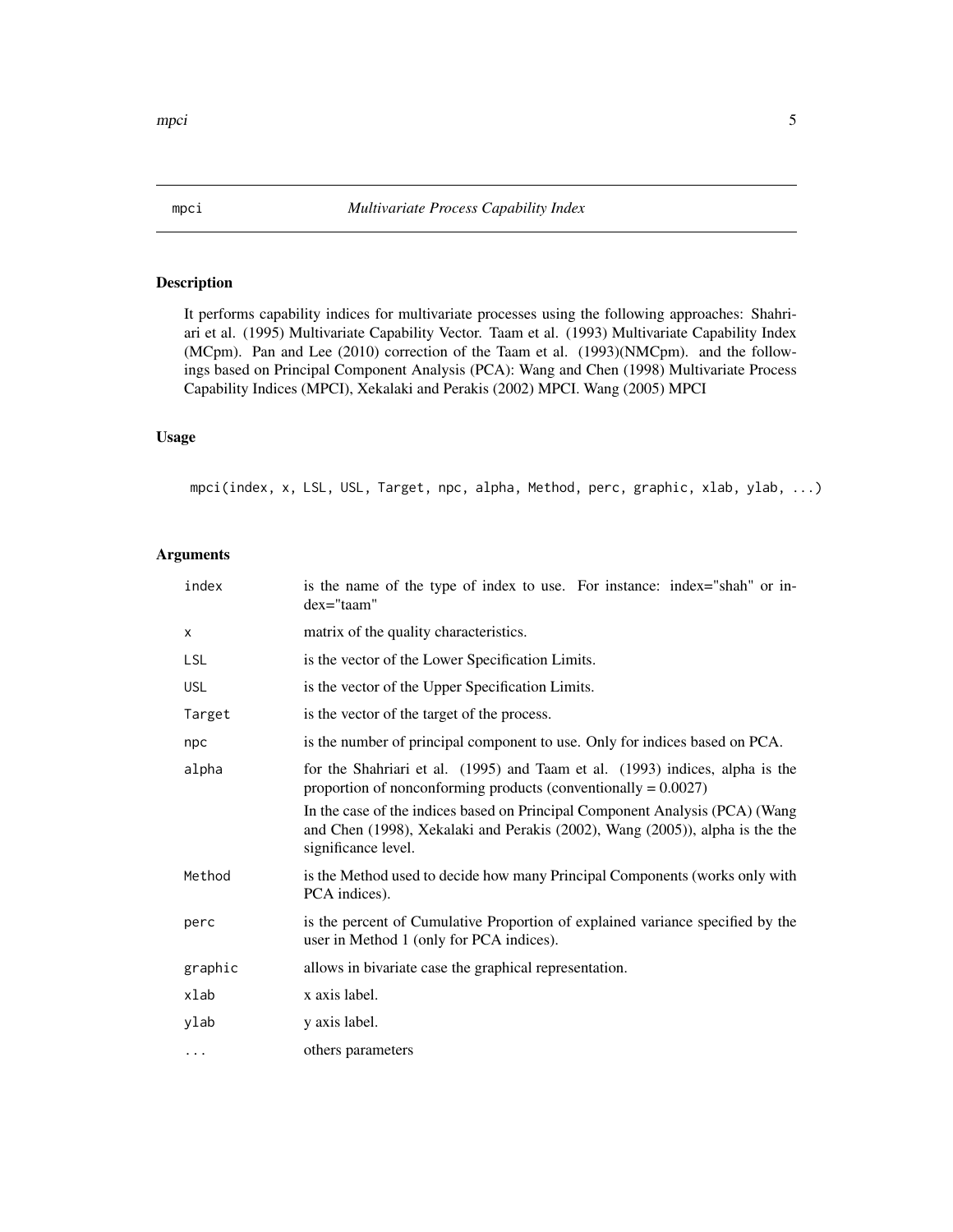When the parameter Target is not specified, then it will be estimated as Target=LSL + (USL - LSL)  $/ 2.$ 

If alpha is missing the function assume alpha=0.0027 for the first two indices and 0.05 for the others.

A priori, the user can choose the number of Principal Components using: summary(princomp $(x)$ )

In order to work with the number of Principal Components (npc), the user can:

Specify the value of npc.

Else, choose between five methods described below (without introduce a value of npc).

If npc and Method is not specified the function works uses Method 1 (default Method  $= 1$ ).

In this case, the user could specify a desired percentage other than the default 80

On the other hand, if npc and Method are both specified the function computes the MPCI using the number of principal components.

It can be used one of the five methods (modified of Rencher (2002)):

Method 1 or Percentage: guarantees at least the 80 percent of Cumulative Proportion of explained variance. (or other percent specified by the user with the argument perc)

Method 2 or Average: works with the principal components whose eigenvalues are greater than the average of the eigenvalues.

Method 3 or Scree: using the Scree Graph (plot Eigenvalue number vs. Eigenvalue size) user can choose the principal components to retain.

Method 4 or Bartlett.test: It implements the Bartlett's test to ignore the principal components not significantly different to the rest.

Method 5 or Anderson.test: it computes the Anderson's test to ignore the principal components not significantly different to the each other.

#### Value

Using the index="shah" the function return a vector composed by of three components (CpM; PV; LI). The First (CpM) is a ratio of the areas or the volumes. A value of CpM higher than one indicate that the modified process region is smaller than the engineering tolerance region. The second component of the vector is defined as the significance level of a Hotelling  $T^2$  statistic computed under the assumption that the center of the engineering specifications is considered to be the true underlying mean of the process. Values of PV close to zero indicate that the center of the process is far from the engineering target value. The third component of the vector summarizes a comparison of the location of the modified process region and the tolerance region. It indicates whether any part of the modified process region falls outside the engineering specifications.

When index="taam" or "pan" the function return the value of MCpm or NMCpm. When the process mean vector equals the target vector, and the index has the value 1, then 99.73 percent of the process values lie within the modified tolerance region.

For values of index="wang", "xeke" or "wangw" function return the followings indices: Mcp, MCpk, MCpm and MCpmk. When all indices are greater than 1, the process is capable.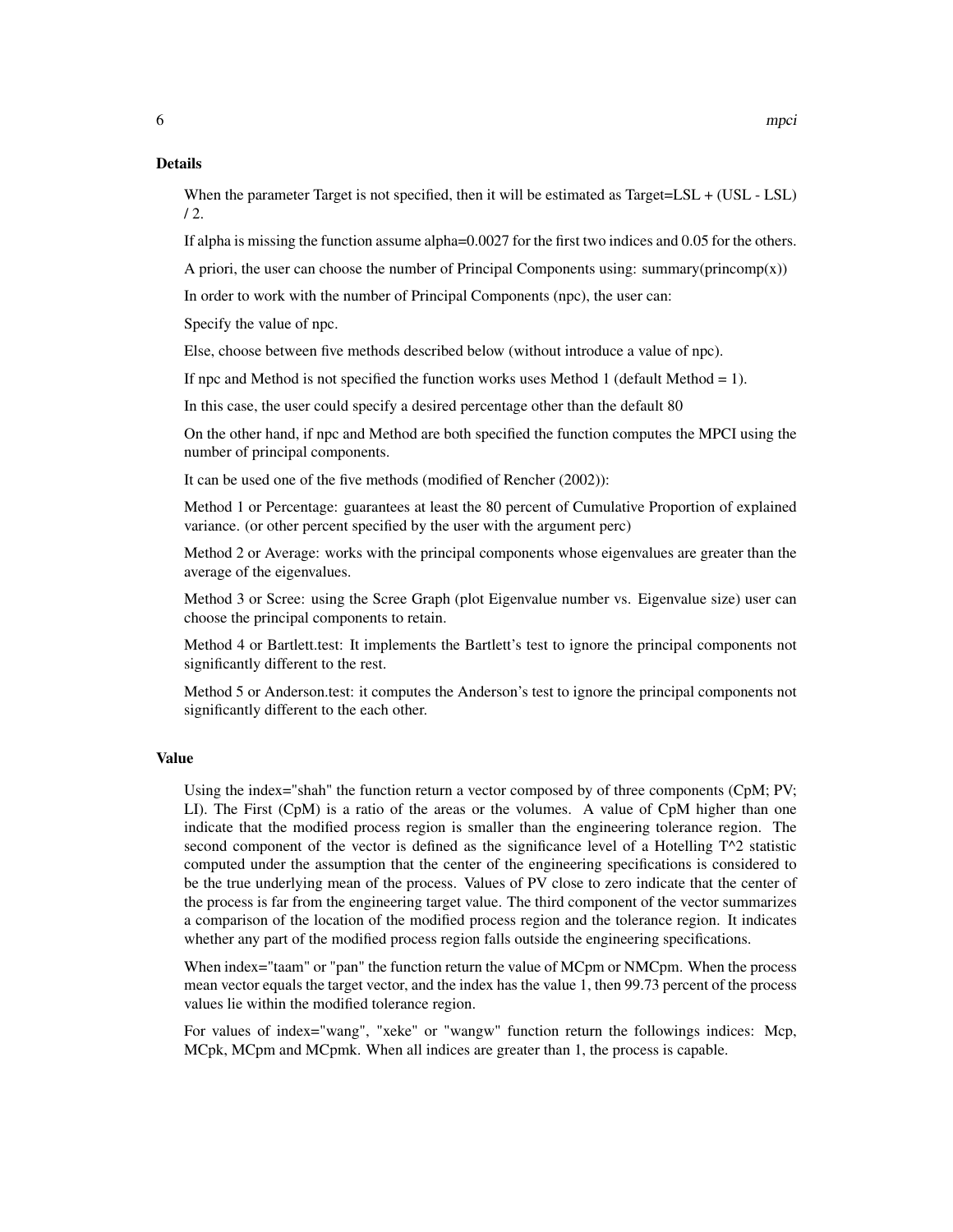mpci terminalnya ambao amin'ny fivondronan-kaominin'i Amerika ao amin'ny fivondronan-kaominin'i Amerika ao ami

#### **Note**

The results can be different according to the Methods to compute the npc. The value of alpha used in Indices based on PCA (usually 0.05) is different of the value in index="shah" or "taam"  $(conventionally = 0.0027).$ 

#### Author(s)

Edgar Santos-Fernandez, Michele Scagliarini.

#### References

Anderson, T W (1963). "Asymptotic theory for principal component analysis". The Annals of Mathematical Statistics, 34, 122-148.

Chen H (1994). "A multivariate process Capability index over a rectangular solid zone." Statistica Sinica, 4, 749-758.

Hubele N, Shahriari H, Cheng C (1991). "A bivariate process Capability vector". In JB. Keats and DC.Montgomery (Eds.) "Statistical Process Control in Manufacturing".Marcel Dekker,New York.

Jackson, J E (1991). "A user's guide to principal components". John Wiley & Sons. New York.

Pan J N, Lee C Y (2010). "New capability indices for evaluating the performance of multivariate manufacturing processes". Quality and Reliability Engineering International 26(1)

Rencher,A C (2002) "Methods of Multivariate Analysis". 2nd Ed. John Wiley & Sons. New York.

Santos-Fernandez E, Scagliarini M (2012). "MPCI: An R Package for Computing Multivariate Process Capability Indices". Journal of Statistical Software, 47(7), 1-15, URL http://www.jstatsoft.org/v47/i07/.

Scagliarini M (2011). "Multivariate process capability using principal component analysis in the presence of measurement errors." AStA Advances in Statistical Analysis, 95, 346-357.

Shahriari H, Hubele N, Lawrence F (1995). "A multivariate process capability vector." Proceedings of the 4th Industrial Engineering Research Conference, 1, 304-309.

Taam W, Subbaiah P, Liddy W (1993). "A note on multivariate capability indices." Journal of Applied Statistics, 20, 339-351.

Wang, C (2005) "Constructing multivariate process capability indices for short-run production." The International Journal of Advanced Manufacturing Technology, 26, 1306-1311.

Wang F, Chen J (1998). "Capability index using principal components analysis." Quality Engineering, 11, 21-27.

Wang F, Hubele N, Lawrence F, Miskulin J, Shahriari H (2000). "Comparison of three multivariate process capability indices." Journal of Quality Technology, 32, 263-275.

Xekalaki E, Perakis M (2002). "The Use of principal component analysis in the assessment of process capability indices." Proceedings of the Joint Statistical Meetings of the American Statistical Association, The Institute of Mathematical Statistics, The Canadian Statistical Society. New York.

#### See Also

For other alternatives to select npc, see nFactors package or Jolliffe,I.T. (2002). Principal Component Analysis.Second edition. Springer Series in Statistics.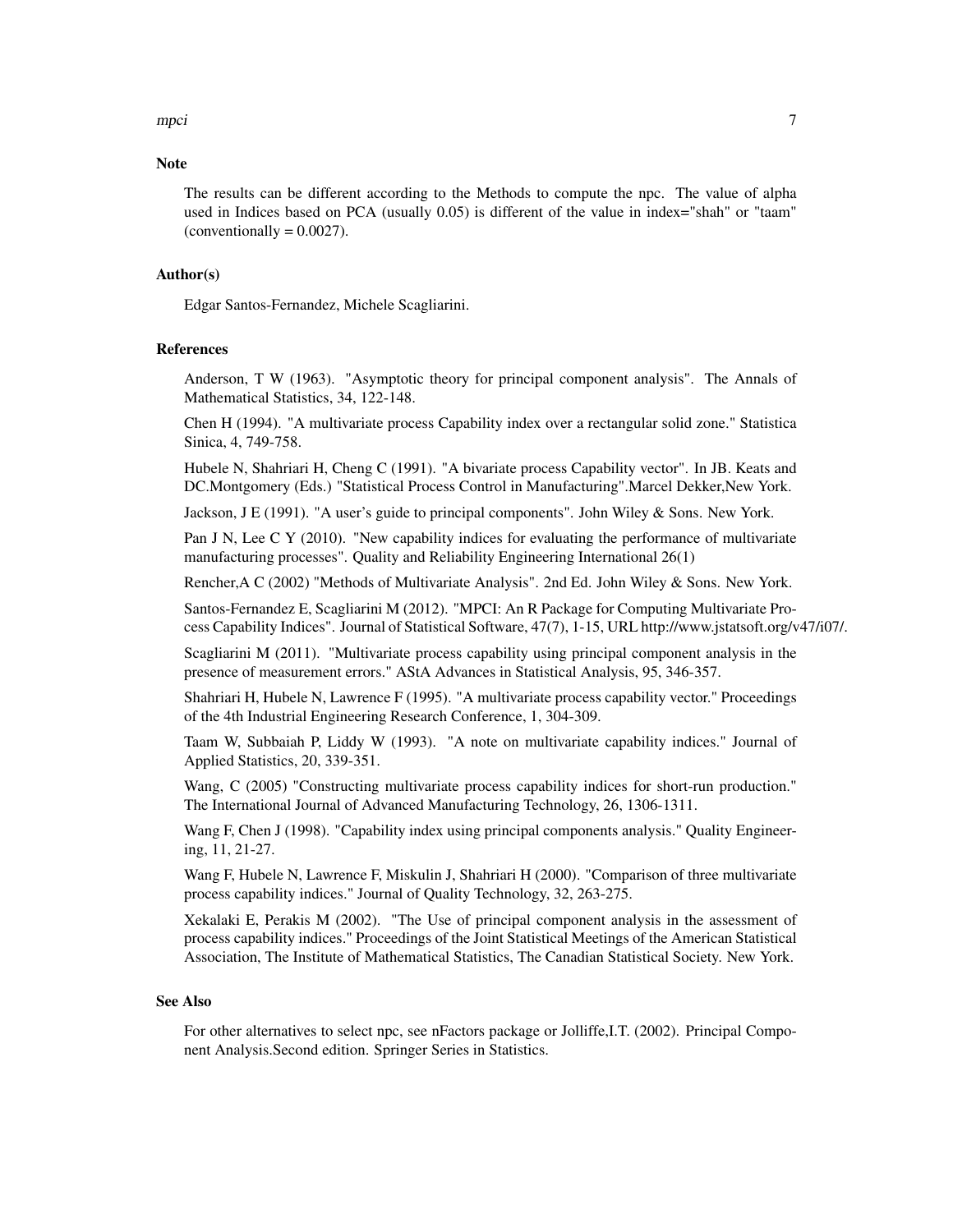#### Examples

```
alpha <- 0.0027
Target <- c(2.2, 304.8, 304.8)
LSL \leq c(2.1, 304.5, 304.5)
USL <- c(2.3, 305.1, 305.1)
x <- matrix(c(2.196,2.184,2.135,2.140,2.119,2.163,2.145,2.209,2.227,2.277
,304.728,304.704,304.713,304.721,304.724,304.670,304.699,304.791,304.737
,304.859,304.798,304.746,304.680,304.719,304.767,304.792,304.753,304.816
,304.754,304.822),nrow = 10) # Matrix with three columns (quality
# characteristics) and ten rows (number observations)
#Computing the Shahriari et al. (1995) Multivariate Capability Vector
mpci(index="shah",x,LSL,USL,Target,alpha)
#Computing the Shahriari et al. (1995) index using only x and the
#specification limits (LSL and USL).
#The function estimate the Target and assume alpha = 0.0027
rm(Target);rm(alpha) #Removing the parameters Target and alpha
                     #previously defined.
mpci(index="shah",x,LSL,USL)
#Computing the Taam el al. (1993) Multivariate Capability Vector
alpha <- 0.0027
Target <- c(2.2, 304.8, 304.8)
a <- mpci(index="taam",x,LSL,USL,Target,alpha)
#Performing the Pan and Lee. (2010) correction of the Multivariate Capability Index (NMCpm)
mpci(index="pan",x,LSL,USL,Target,alpha)
# Using the indices based on based on PCA
data("dataset1")
x<-dataset1
Target <- c(30, 70, 15, 12, 120)
LSL <- c(24, 60, 10, 8, 100)
USL <- c(36, 80, 20, 16, 140)
alpha <-0.05# Computing the Wang and Chen (1998) Multivariate Process Capability Indices (MPCI)
# using the Bartlett's test to select how many principal components.
mpci(index="wang",x,LSL,USL,
         Target,
 alpha = alpha,
 Method = 4)
# Wang and Chen (1998) index using the default method (Method 1 or
# Percentage) and value of alpha
mpci(index="wang",x,LSL,USL)
# Xekalaki and Perakis (2002) Multivariate Process Capability Indices (MPCI)
```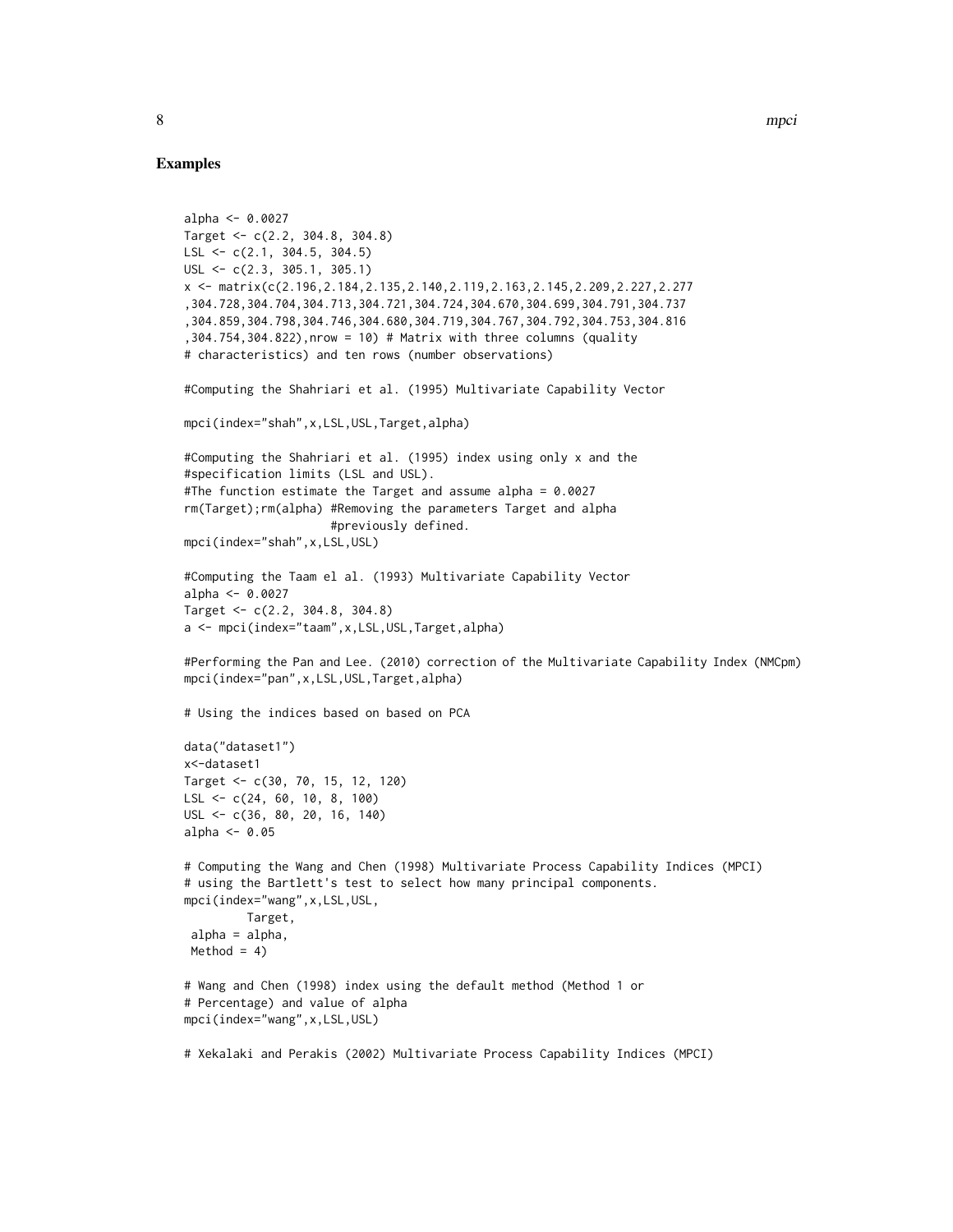#### mpci termine a statistica de la serie de la serie de la serie de la serie de la serie de la serie de la serie

```
# using the Bartlett's test to select how many principal components.
mpci(index="xeke",x,LSL,USL,
        Target,
alpha = alpha,
Method = 4)
# Xekalaki and Perakis (2002) using the default method (Method 1 or
# Percentage) and value of alpha
mpci(index="xeke",x,LSL,USL,Target)
# Wang (2005) Multivariate Process Capability Indices
# using the Anderson's test to select how many principal components.
mpci(index="wangw",x,LSL,USL,
        Target,
 alpha = alpha,
Method = 5#Computing the Wang (2005) using the Method 2 (Average)
mpci(index="wangw",x,LSL,USL,
        Target,
 alpha = alpha,
 Method = 2)
```